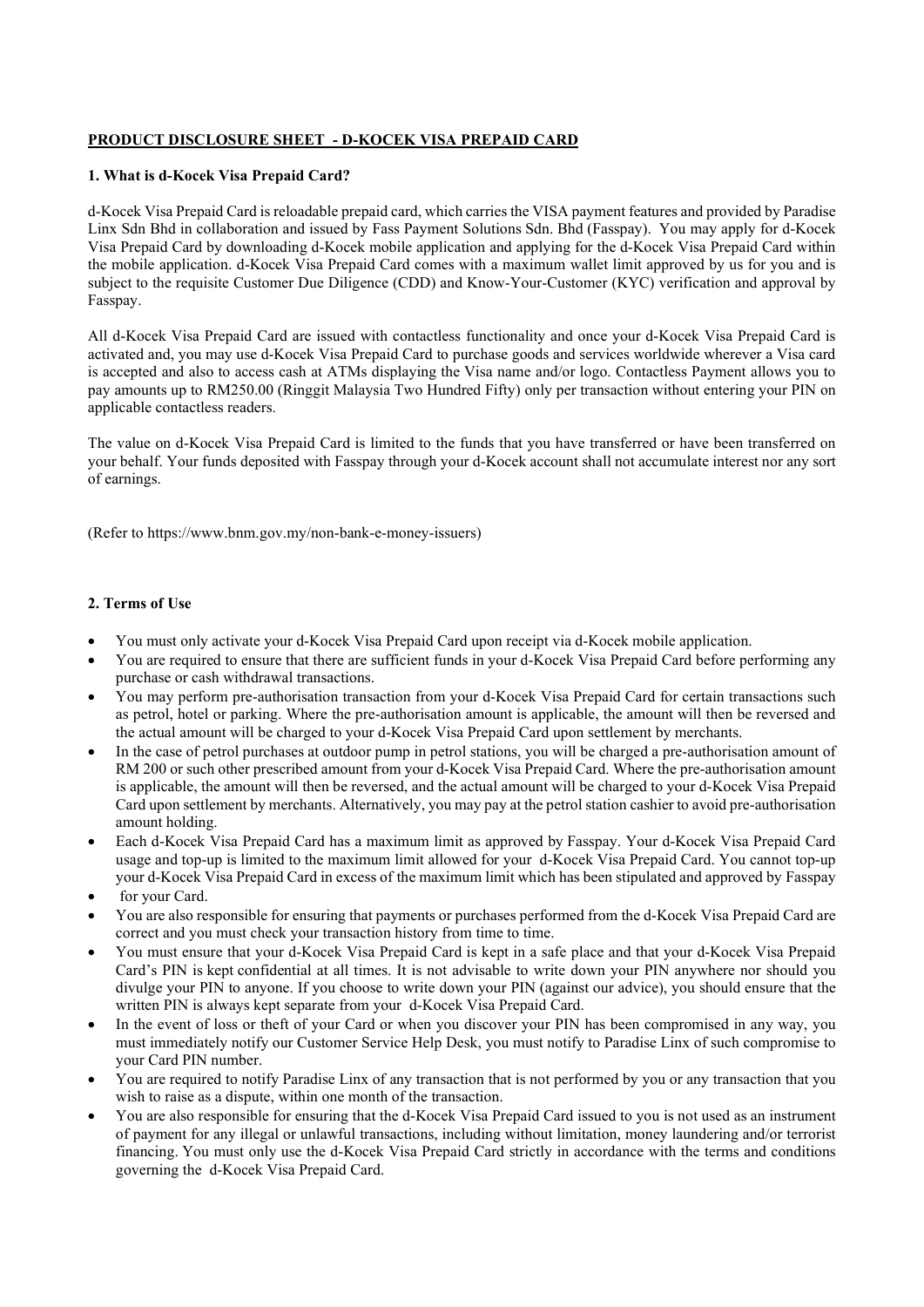### 3. Fees and charges

| <b>Description</b>             | <b>Fees charged</b>                                                                                           |                                                                                  |
|--------------------------------|---------------------------------------------------------------------------------------------------------------|----------------------------------------------------------------------------------|
| Joining Fee                    | FOC limited to Basic wallet.                                                                                  |                                                                                  |
| Maintenance Fee                | RM 2.00 per month (the fee will only be imposed if there is no transaction<br>performed during the month)     |                                                                                  |
| ATM Withdrawal Fee             | Local                                                                                                         | <b>Overseas</b>                                                                  |
|                                | RM 2.00 per transaction                                                                                       | RM 10.00 per transaction, or<br>2% of withdrawal amount, whichever is<br>higher. |
| Visa Overseas Transaction Fees | The foreign exchange conversion rate determined by Visa<br>International Ltd $+1\%$ on the transaction amount |                                                                                  |
| Sales Draft Retrieval Fee      | $RM$ 15.00 per copy                                                                                           |                                                                                  |
| Card Replacement Fee           | RM 10.00                                                                                                      |                                                                                  |
| <b>Reload Channels</b>         | <b>Per Transaction Basis</b>                                                                                  |                                                                                  |
| FPX                            | free of charge                                                                                                |                                                                                  |
| Debit Card                     | free of charge                                                                                                |                                                                                  |
| Credit Card                    | free of charge                                                                                                |                                                                                  |
| Top-Up Reload Agent            | RM2.00                                                                                                        |                                                                                  |

Note: All fees and charges shall be subjected to the applicable tax including but not limited to the Sales and Service Tax (SST).

#### 4. What are the key terms & conditions

- Apply for the d-Kocek Visa Prepaid Card through d-Kocek mobile application. Available on Apple iOS and Android. d-Kocek comes with touch ID and passcode security.
- You are required to provide personal identification documents and any other documents that may be required by Paradise Linx from time to time.
- The d-Kocek Visa Prepaid Card is non-transferable and shall only be used exclusively by you.
- d-Kocek Visa Prepaid Card is valid through the expiration date shown on the front of the d-Kocek Visa Prepaid Card. You may request for the renewal of d-Kocek Visa Prepaid Card upon the expiry period, however the renewal of a new d-Kocek Visa Prepaid Card shall be at Paradise Linx's sole discretion.
- If there is a balance of funds remaining upon the expiration of d-Kocek Visa Prepaid Card and you decide to renew your d-Kocek Visa Prepaid Card (subject to our approval), then the balance of funds will be transferred to your new d-Kocek Visa Prepaid Card.
- Please read our Privacy Policy and the Cardholder Agreement before you register for the d-Kocek Visa Prepaid Card.
- Paradise Linx shall not be responsible or held liable for any disputes (or loss) in relation to any excess funds if you attempt, have attempted or actually topped-up in excess of the maximum limit, and Paradise Linx reserve the right to take any action that Paradise Linx may deem necessary, including blocking, suspending and/or terminating and cancelling your d-Kocek Visa Prepaid Card if Paradise Linx finds that you have persistently attempted to do so, despite the limits stipulated for the d-Kocek Visa Prepaid Card. Note that even if you have topped up your d-Kocek Visa Prepaid Card in excess of the card limit, you can still only transact and use the d-Kocek Visa Prepaid Card up to the maximum of the limit that Fasspay have approved for you.
- In the event of any disputes, you agree and are obliged to settle all disputes directly with the transaction merchant who honored your d-Kocek Visa Prepaid Card and you shall pay us all amounts required under the terms and conditions governing the d-Kocek Visa Prepaid Card despite such disputes.
- Upon termination (whether by Paradise Linx or you) of your Card, the balance of funds on the d-Kocek Visa Prepaid Card (if any) shall be (subject to approval by Fasspay) refunded to you (less any applicable fees and charges) within thirty (30) business days from the said termination subject to confirmation provided to Paradise Linx by you of your valid and current mailing address. No refunds will be processed for Cards which have been blocked and/or terminated due to fraudulent or suspicious activity or for accounts dormant for a lengthy period of time with minimum balance.